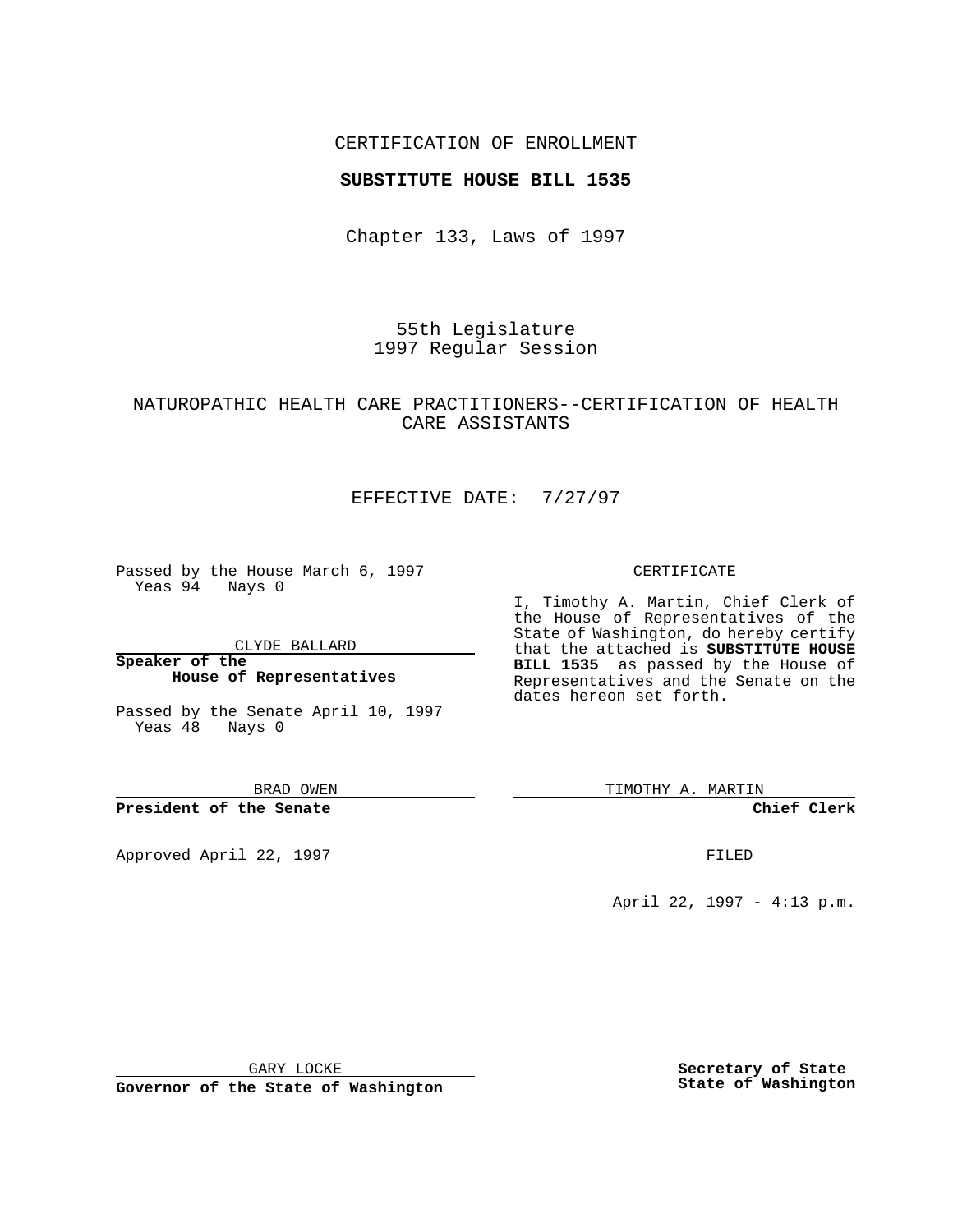# **SUBSTITUTE HOUSE BILL 1535** \_\_\_\_\_\_\_\_\_\_\_\_\_\_\_\_\_\_\_\_\_\_\_\_\_\_\_\_\_\_\_\_\_\_\_\_\_\_\_\_\_\_\_\_\_\_\_

\_\_\_\_\_\_\_\_\_\_\_\_\_\_\_\_\_\_\_\_\_\_\_\_\_\_\_\_\_\_\_\_\_\_\_\_\_\_\_\_\_\_\_\_\_\_\_

Passed Legislature - 1997 Regular Session

#### **State of Washington 55th Legislature 1997 Regular Session**

**By** House Committee on Health Care (originally sponsored by Representatives Sherstad, Cody, Dyer, Murray, Cooke, O'Brien, Cooper, Wolfe, Cole, Veloria, Butler, Ogden, Anderson, Mason and Van Luven)

Read first time 02/25/97.

 AN ACT Relating to naturopathic health care practitioners; and reenacting and amending RCW 18.135.020.

BE IT ENACTED BY THE LEGISLATURE OF THE STATE OF WASHINGTON:

 **Sec. 1.** RCW 18.135.020 and 1994 sp.s. c 9 s 719 and 1994 c 76 s 1 are each reenacted and amended to read as follows:

As used in this chapter:

(1) "Secretary" means the secretary of health.

 (2) "Health care assistant" means an unlicensed person who assists a licensed health care practitioner in providing health care to patients pursuant to this chapter. However persons trained by a federally approved end-stage renal disease facility who perform end-stage renal dialysis are exempt from certification under this chapter.

(3) "Health care practitioner" means:

(a) A physician licensed under chapter 18.71 RCW;

 (b) An osteopathic physician or surgeon licensed under chapter 18.57 RCW; or

 (c) Acting within the scope of their respective licensure, a podiatric physician and surgeon licensed under chapter 18.22 RCW  $((\sigma \cdot \tau))_{\tau}$  a registered nurse or advanced registered nurse practitioner